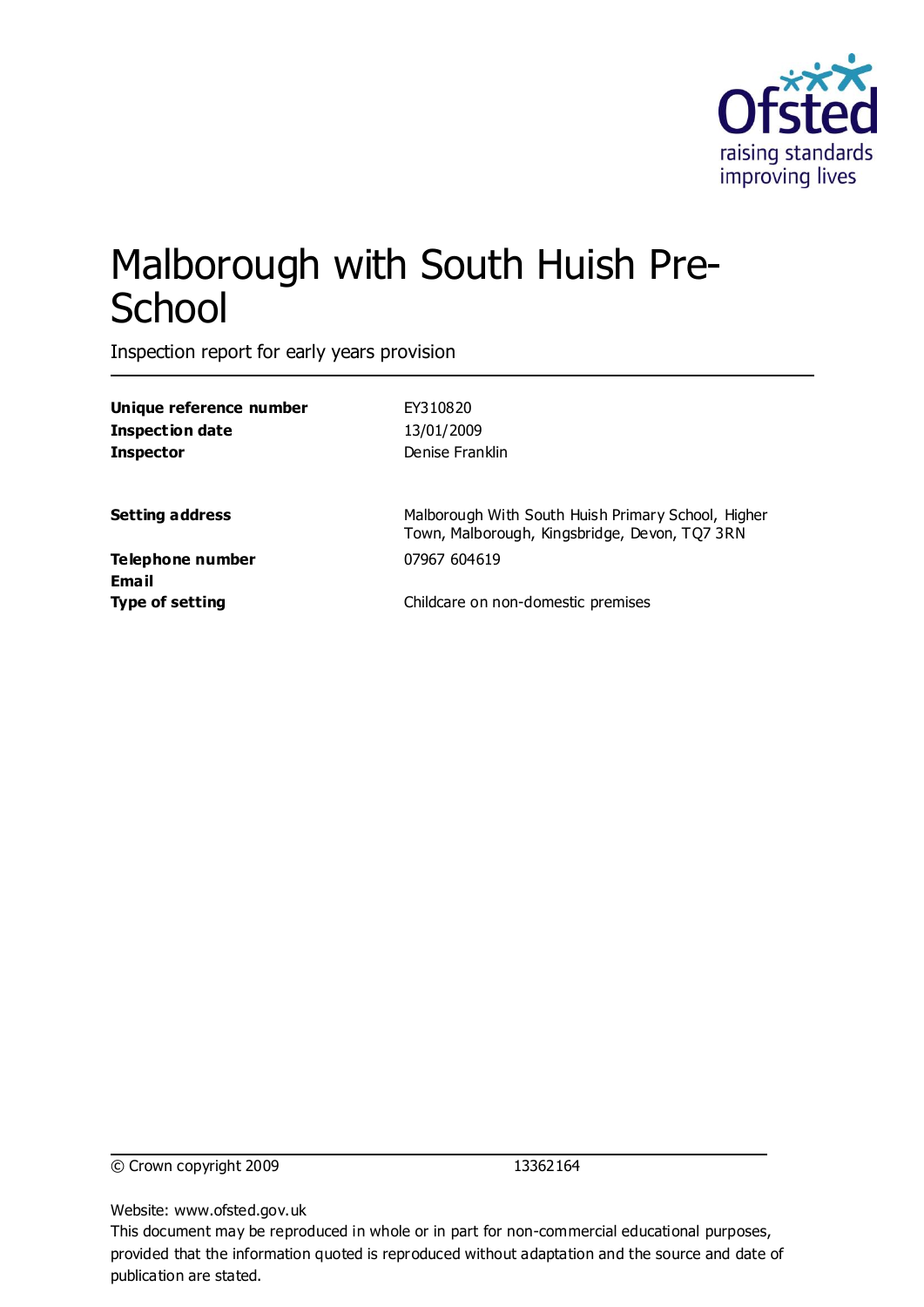# **Introduction**

This inspection was carried out by Ofsted under Sections 49 and 50 of the Childcare Act 2006 on the quality and standards of the registered early years provision. 'Early years provision' refers to provision regulated by Ofsted for children from birth to 31 August following their fifth birthday (the early years age group). The registered person must ensure that this provision complies with the statutory framework for children's learning, development and welfare, known as the *Early* Years Foundation Stage.

The report includes information on any complaints about the childcare provision which Ofsted has received since the last inspection or registration whichever is the later, which require Ofsted or the provider to take action in Annex C.

The provider must provide a copy of this report to all parents with children at the setting where reasonably practicable. The provider must provide a copy of the report to any other person who asks for one, but may charge a fee for this service (The Childcare (Inspection) Regulations 2008 regulations 9 and 10).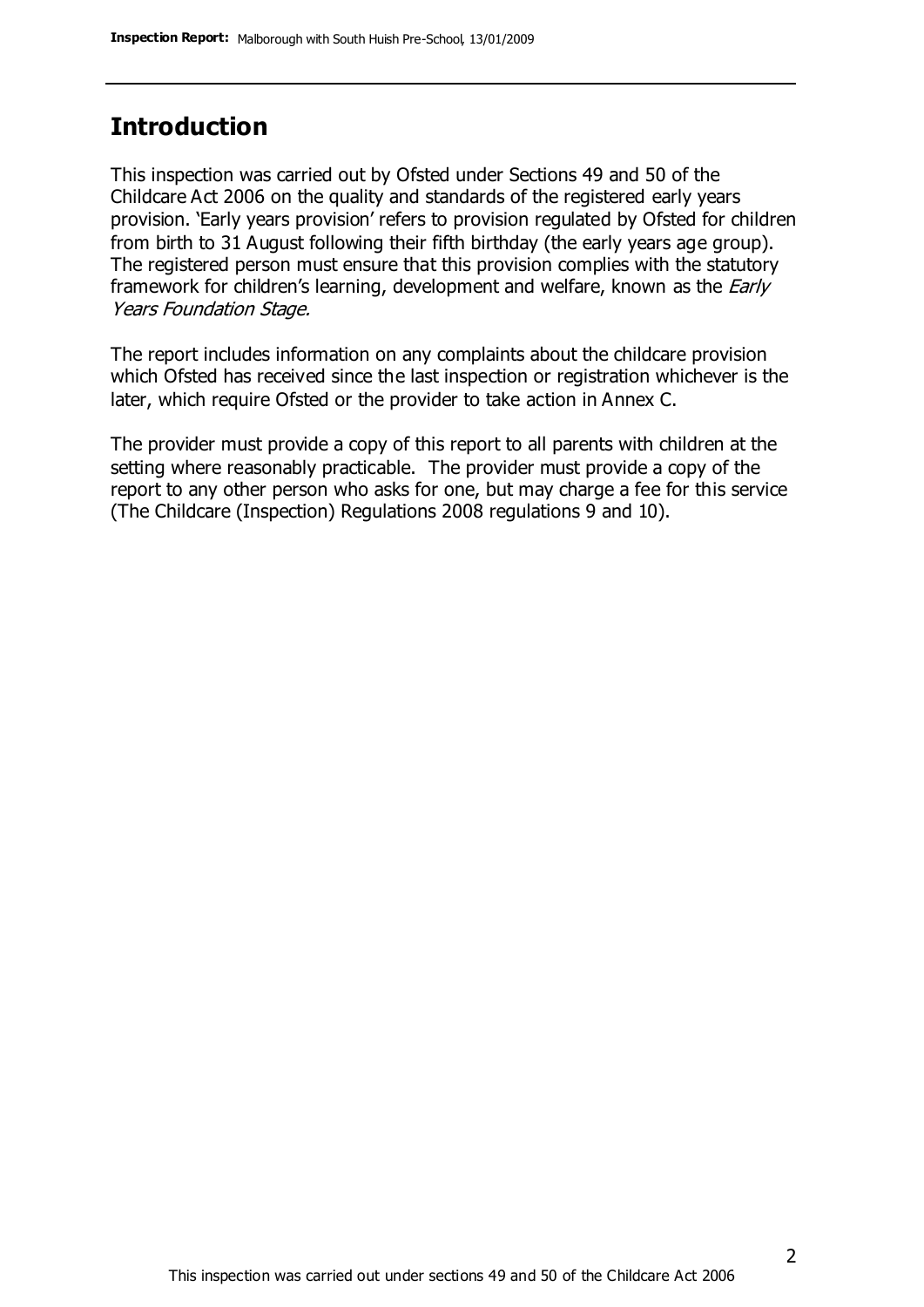# **Description of the setting**

Malborough with South Huish Pre-school has operated for many years in the village and is registered on The Early Years Register. It operates from an Elliott building, which has recently been refurbished, within the grounds of Malborough and South Huish Primary school. The setting has exclusive use of the building along with a secure outdoor area. They have access to the school's playground and have effectively fostered very close links with the school. There is currently no direct disabled access to the setting as it shares its entrance with the school. The school has plans to provide disabled access within their rebuild programme.

The setting is open from 09.00 to 12.00 Monday to Friday during term-time, with a lunch club offered between 12.00 to 13.00 each day. It also offers sessions on Monday, Tuesday and Wednesday between 13.00 to 15.30. There are currently 16 children on roll, 12 of whom are in receipt of nursery education funding. The group supports children with learning difficulties and/or disabilities or English as an additional language, although none are currently in attendance.

The group is run by a voluntary committee made up of parents. The committee employs four members of staff to work with the children. The manager of the setting holds an NVQ level 4 qualification. One member of staff has a NVQ Level 3 qualification and the two other staff are working towards their NVQ Level 3. The setting receives support from the Local Authority and is a member of the Preschool Learning Alliance.

# **Overall effectiveness of the early years provision**

Malborough with South Huish Pre-school is extremely effective and provides outstanding provision for the children in their care. All staff are fully committed to ensuring that the individual needs of all the children are fully met by providing an excellent range of stimulating learning opportunities for all the children, both inside and outdoors. The welfare of the children is paramount and partnerships with both parents and the school are very strong. High quality self-evaluation is a key strength and the commitment to continual staff training ensures that the setting has excellent capacity to continue to improve.

## **What steps need to be taken to improve provision further?**

To further improve the high quality early years provision the registered person should consider:

provide opportunities for parents to contribute to their child's 'I can do' books so they can record evidence of their child's learning at home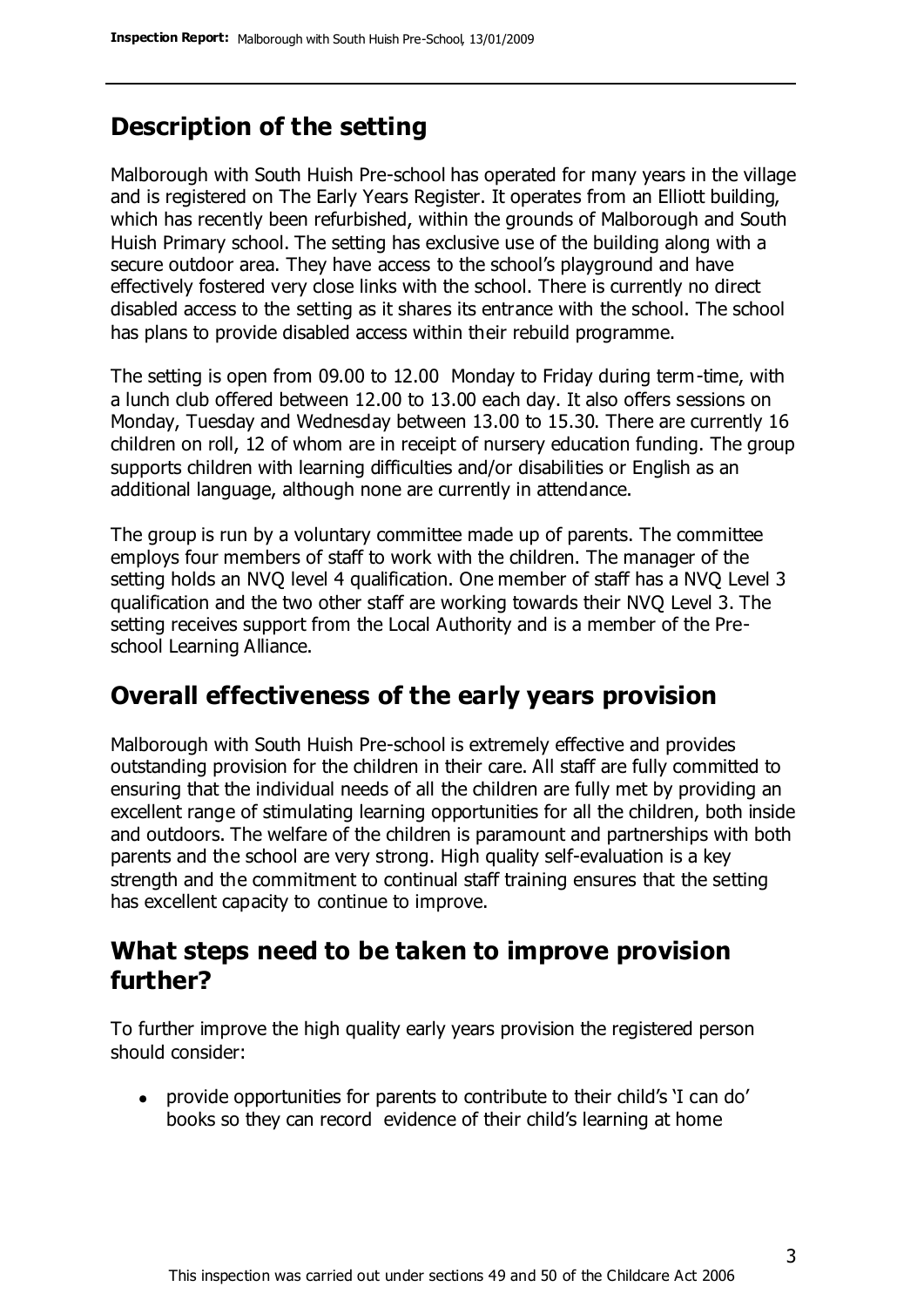# **The leadership and management of the early years provision**

The manager, ably supported by her staff and the committee, uses a range of strategies very effectively to evaluated practice and provision for the children. The setting's self-evaluation form clearly identifies the strengths and areas for development, for example weaknesses in the quality of teaching was identified and rectified promptly. Staff training is a key priority and all staff are fully committed to updating and improving their skills. Since the last inspection the manager and chairperson have led a programme of refurbishment throughout the setting, which has improved the facilities and the environment, both inside and outdoors for the benefit of the children. All previous recommendations have been fully addressed and a thorough review of policies, procedures and documents is being implemented. In particular the setting is proud of their very detailed risk assessments procedures for all aspects of the setting. All procedures for safeguarding children are in place and together with all other welfare requirements, are fully implemented. Parents feel that their children are safe in the setting.

Partnership with parents is excellent. Parents feel they have plenty of opportunities to share concerns with any member of staff, in particular their child's key person. They are happy with the induction procedures and feel their child settles extremely well and enjoys coming to pre-school. There are regular meetings with parents to discuss their child's progress and to look at samples of their child's work in their 'I can do' books. Newsletters are informative and daily messages are posted on a blackboard outside the door. A recent project to develop the outdoor area involving parents, particularly the dads, was extremely successful. The children and staff enjoyed seeing the progress made each weekend. There are also very close links with the primary school, which supports children's transition extremely well. Staff and children visit the school regularly and join in special events, for example they talked enthusiastically about an 'Apple Day' when the children shared activities with children in the reception class, including watching their apples being pressed and drinking the apple juice.

# **The quality and standards of the early years provision**

The children are extremely well settled and thoroughly enjoy participating in the wide range of stimulating activities provided for them. The environment is attractive and there is an excellent balance between adult-led and child initiated activities. Children were observed sharing a book in the comfortable book area. The children spoke, in some detail, about the pictures and characters in the book. A key strength is the opportunity for children to choose whether to be inside or outdoors and staff are flexible to enable this to take place throughout the session. Outside some children were using wheeled vehicles with confidence, stopping to ask an adult to fill their car with petrol, others were observed making breakfast in a home corner, while others were very effectively developing their knowledge of specific mathematical language with an adult in the sand area. As a result children make outstanding progress in their learning and development because activities are focussed and adults question very effectively to develop children's knowledge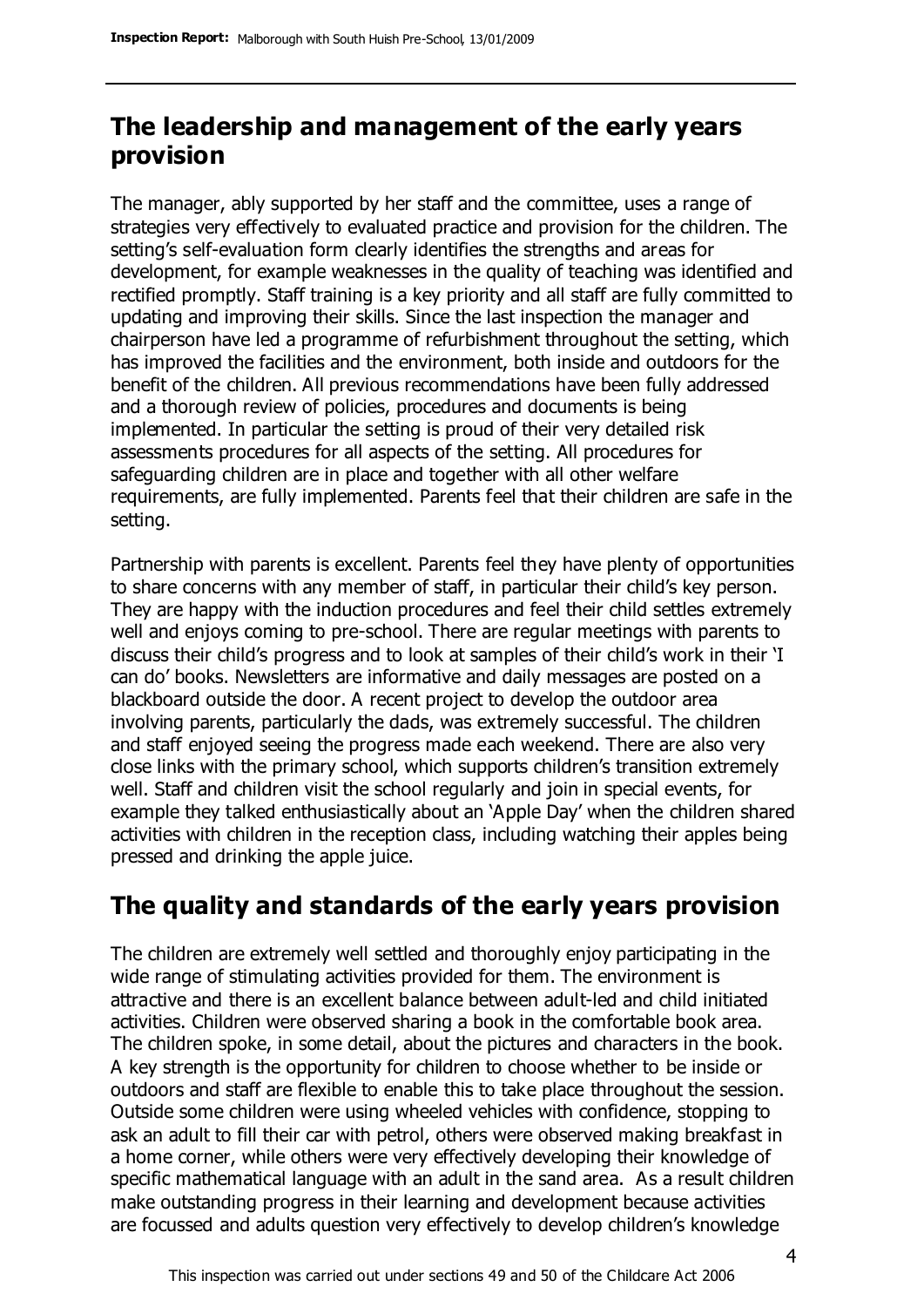#### and understanding.

Planning is comprehensive and reviewed weekly so that it can be adapted to enable children to follow their interests as well as ensure that all areas of learning and development are covered. The setting makes excellent use of the local area, for example children regularly take walks around the village. A recent very successful visit was to a fish shop in a neighbouring town. Children bought some fish, brought it back to the setting where they cooked and ate the fish. This activity supported their learning and development very effectively.

There is a very high emphasis on children's welfare. Snack-time and lunchtime are enjoyable social occasions when children demonstrate excellent manners and make choices about what they eat and drink. Behaviour is exemplary at all times. Staff use positive strategies very effectively and children respond extremely well. They are developing children's independent skills very well, for example staff encourage children to put on their own coats, to hang them on their pegs and to be responsible for putting on aprons for messy activities. The children show respect for their belongings and for the equipment and all participate in tidying equipment away at the end of the session.

A range of strategies for assessing children's learning and development are used extremely well by all staff. Detailed observations are used to assess and as a basis for future planning. Samples of children's work are kept in individual 'I can do' books together with notes from observations and/or details of the activity. Information from these books are used to track individual progress using the statements from the development matter. Finally, all information is collated and used to write short termly reports for parents and for transition documents for the reception teacher. These reports, together with regular consultation meetings, inform parents about their child's progress. However there is currently no formal system in place for parents to share their child's learning and development at home with the setting, for example noting a particular achievement in their child's 'I can do' book.

Children are beginning to demonstrate good basic skills and are extremely well prepared for the future.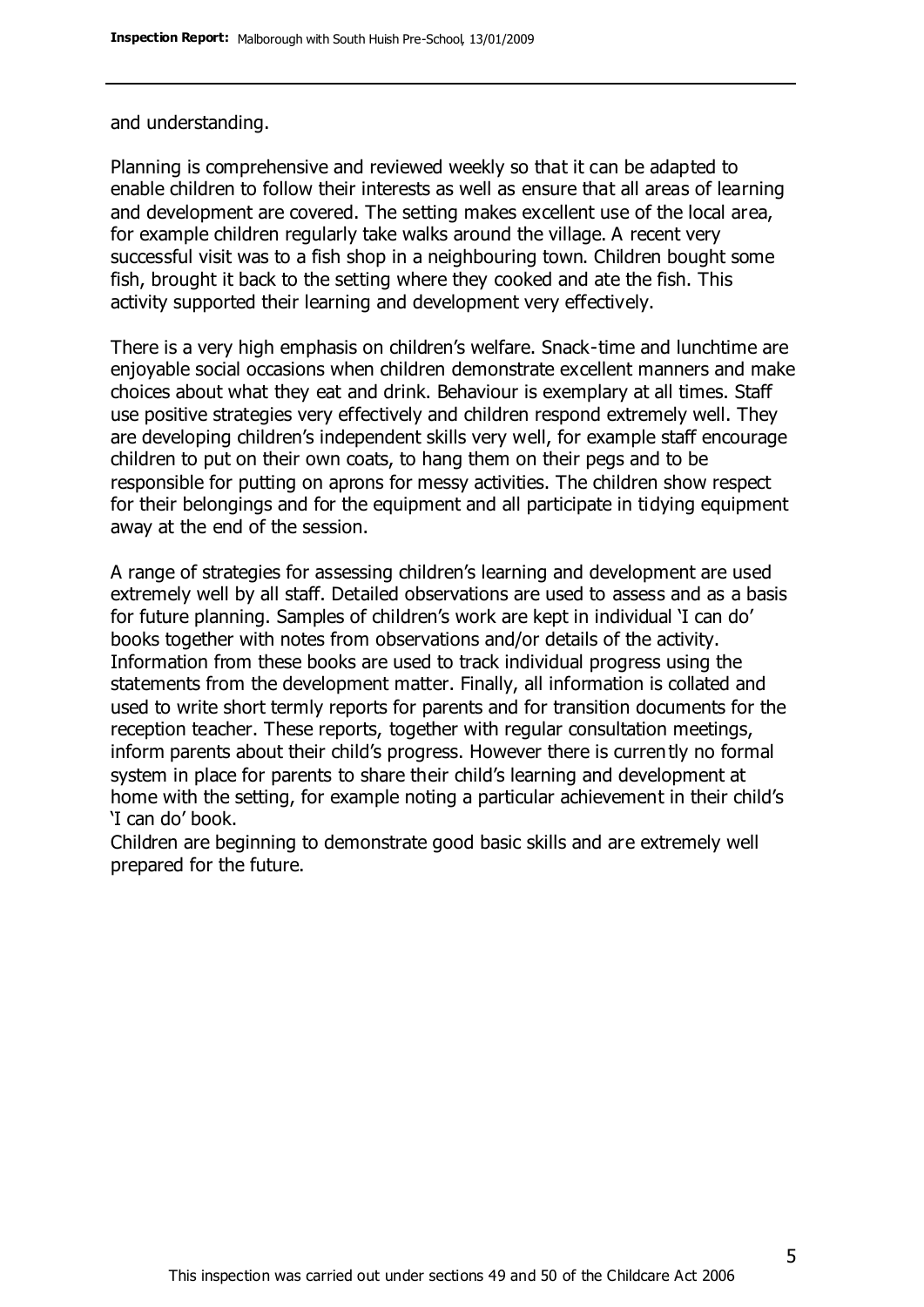# **Annex A: record of inspection judgements**

#### **The key inspection judgements and what they mean**

Grade 1 is Outstanding: this aspect of the provision is of exceptionally high quality Grade 2 is Good: this aspect of the provision is strong Grade 3 is Satisfactory: this aspect of the provision is sound Grade 4 is Inadequate: this aspect of the provision is not good enough

#### **Overall effectiveness**

| How effective is the provision in meeting the needs<br>of children in the Early Years Foundation Stage? |  |
|---------------------------------------------------------------------------------------------------------|--|
| How well does the provision promote inclusive practice?                                                 |  |
| The capacity of the provision to maintain continuous                                                    |  |
| improvement.                                                                                            |  |

#### **Leadership and management**

| How effectively is provision in the Early Years               |  |
|---------------------------------------------------------------|--|
| <b>Foundation Stage led and managed?</b>                      |  |
| How effective is the setting's self-evaluation, including the |  |
| steps taken to promote improvement?                           |  |
| How well does the setting work in partnership with parents    |  |
| and others?                                                   |  |
| How well are children safequarded?                            |  |

### **Quality and standards**

| How effectively are children in the Early Years<br><b>Foundation Stage helped to learn and develop?</b> |  |
|---------------------------------------------------------------------------------------------------------|--|
| How effectively is the welfare of children in the Early                                                 |  |
| <b>Years Foundation Stage promoted?</b>                                                                 |  |
| How well are children helped to stay safe?                                                              |  |
| How well are children helped to be healthy?                                                             |  |
| How well are children helped to enjoy and achieve?                                                      |  |
| How well are children helped to make a positive                                                         |  |
| contribution?                                                                                           |  |
| How well are children helped develop skills that will                                                   |  |
| contribute to their future economic well-being?                                                         |  |

Any complaints about the inspection or report should be made following the procedures set out in the guidance available from Ofsted's website: www.ofsted.gov.uk